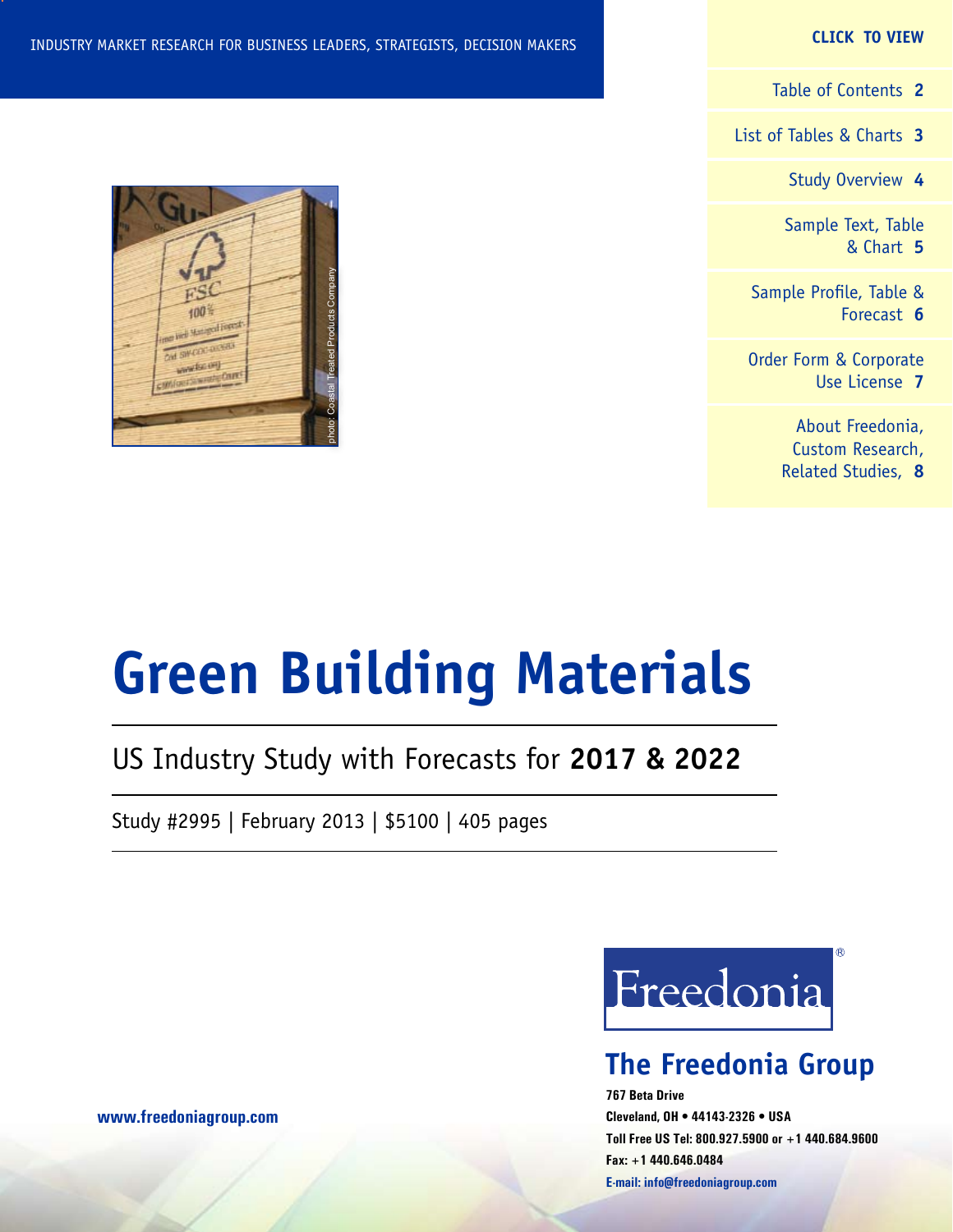#### <span id="page-1-0"></span>Study #2995 February 2013 \$5100 405 Pages

### **Green Building Materials**

US Industry Study with Forecasts for *2017 & 2022*

### **Table of Contents**

#### Executive Summary

#### Market EnvironmenT

#### PRODUCTS

| Energy-Efficient Residential Windows  56    |
|---------------------------------------------|
| Market Demand  56                           |
| Product Characteristics  58                 |
|                                             |
|                                             |
| Characteristics of LEED-Eligible Roofing 64 |
| Green Roofing Materials 65                  |
|                                             |
| Market Demand  68                           |
| Product Characteristics  71                 |
|                                             |
| Market Demand  74                           |
| Product Characteristics  76                 |
|                                             |
| Green Floor Coverings 79                    |
| Market Demand  80                           |
| Characteristics of LEED-Eligible            |
| Floor Coverings  83                         |
| Green Floor Coverings Demand 86             |
|                                             |
|                                             |
| Characteristics of LEED-                    |
| Eligible Insulation  89                     |
| Green Insulation Materials  90              |

| Green Gypsum Board  92                      |
|---------------------------------------------|
| Market Demand  92                           |
| Product Characteristics  94                 |
|                                             |
| Energy-Efficient Residential                |
|                                             |
| Market Demand  99                           |
| Characteristics of LEED-Eligible            |
| Residential HVAC Systems 101                |
| Green Residential HVAC Systems 103          |
| Energy-Efficient Nonresidential Glazing 104 |
| Market Demand  104                          |
| Product Characteristics  106                |
| Water-Efficient Plumbing                    |
| Fixtures & Fittings  107                    |
| Market Demand  107                          |
| Characteristics of LEED-Eligible            |
| Plumbing Fixtures & Fittings  109           |
| Green Plumbing Fittings & Fixtures 111      |
| Energy-Efficient Residential                |
| Lighting Fixtures  112                      |
| Market Demand  112                          |
| Product Characteristics  114                |
| Solar Power Products  116                   |
| Market Demand 116                           |
| Characteristics of LEED-Eligible            |
| Solar Power Products 119                    |
| Solar Power Products Demand  121            |
| Structural Products 122                     |
| Recycled Concrete 123                       |
| Market Demand  124                          |
| Product Characteristics  127                |
| FSC-Certified Lumber  131                   |
| Market Demand  131                          |
| Product Characteristics  134                |
| FSC-Certified Wood Panels  135              |
| Market Demand  135                          |
| Product Characteristics  137                |
| Permeable Pavement 138                      |
| Market Demand 139                           |
| Product Characteristics  141                |

#### **MARKETS**

| Residential Buildings 146          |  |
|------------------------------------|--|
| Single-Family Housing  150         |  |
| Multifamily Housing  154           |  |
| Manufactured Housing  157          |  |
| Nonresidential Buildings  160      |  |
| Office & Commercial Buildings  163 |  |
| Institutional Buildings  168       |  |
| Industrial Buildings  172          |  |
| Other Nonresidential Buildings 175 |  |

#### REGIONS

| Regional Demographic      |  |
|---------------------------|--|
| & Economic Trends  180    |  |
| Population Patterns 181   |  |
| Economic Outlook  184     |  |
| Regional Construction 187 |  |
| Housing Trends 190        |  |
| Regional Demand for Green |  |
| Building Materials  193   |  |
|                           |  |
| New England 200           |  |
| Middle Atlantic 201       |  |
|                           |  |
| East North Central  208   |  |
| West North Central 209    |  |
|                           |  |
| South Atlantic 216        |  |
| East South Central  217   |  |
| West South Central  218   |  |
|                           |  |
|                           |  |
|                           |  |
|                           |  |

Freedonia

#### INDUSTRY STRUCTURE

| Industry Composition  229  |  |
|----------------------------|--|
|                            |  |
|                            |  |
|                            |  |
| Cooperative Agreements 241 |  |
| Mergers & Acquisitions 246 |  |

#### Company Profiles

| American Standard Brands 250                   |
|------------------------------------------------|
| Andersen Corporation  254                      |
| Armstrong World Industries  260                |
| Berkshire Hathaway 265                         |
|                                                |
|                                                |
| Bridgestone Corporation 284                    |
| Building Materials Corporation of America. 288 |
|                                                |
|                                                |
| Collins Companies  297                         |
| Columbia Forest Products  298                  |
|                                                |
| HeidelbergCement AG  306                       |
|                                                |
| Ingersoll-Rand plc 312                         |

(continued on following page)

### **Page 2 [Order now, click here!](#page-6-0)**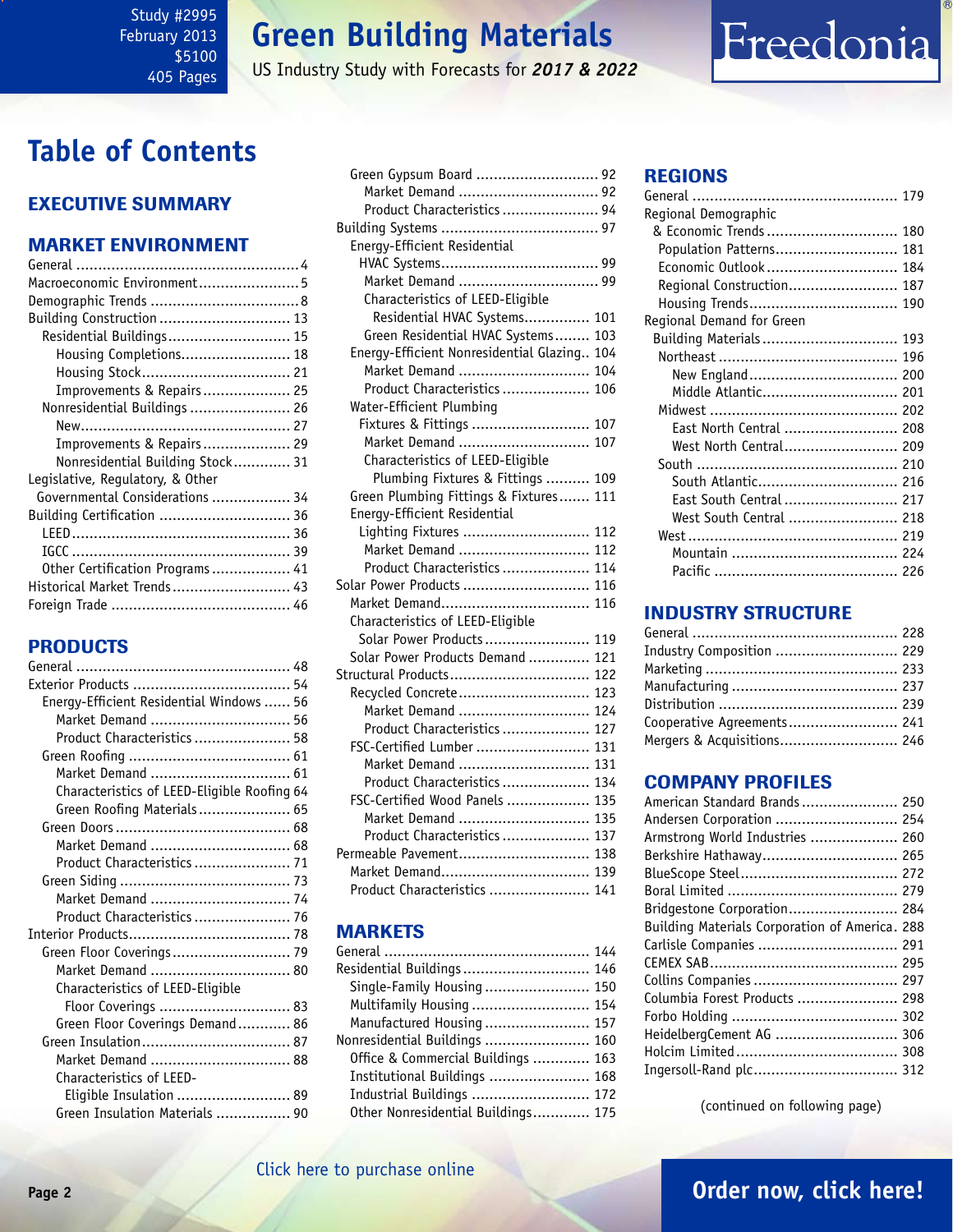<span id="page-2-0"></span>Study #2995 February 2013 \$5100 405 Pages

### **Green Building Materials**

US Industry Study with Forecasts for *2017 & 2022*

### **Table of Contents**

#### Company Profiles

(continued from previous page)

| International Paper  315          |
|-----------------------------------|
| JELD-WEN Incorporated  318        |
|                                   |
|                                   |
| Kyocera Corporation  332          |
|                                   |
| Louisiana-Pacific Corporation 337 |
|                                   |
| Masco Corporation 348             |
| Masonite International  352       |
| Mohawk Industries  356            |
|                                   |
| Norbord Incorporated  364         |
|                                   |
|                                   |
| Pella Corporation  372            |
|                                   |
| Roseburg Forest Products  377     |
|                                   |
|                                   |
| Sharp Corporation  386            |
| SunPower Corporation 388          |
|                                   |
| Universal Forest Products  394    |
|                                   |
| <b>Additional Companies</b>       |
| Mentioned in Study  404           |

### **List of Tables/Charts**

#### Executive Summary

|--|--|--|--|

#### Market EnvironmenT

| 1 Macroeconomic Indicators 8             |
|------------------------------------------|
| 2 Population & Households  13            |
| 3 Building Construction Expenditures  15 |
| 4 Residential Building Construction      |
| Expenditures 17                          |
| 5 Housing Completions 21                 |
| 6 Housing Stock by Type  24              |
| Cht Year of Construction of              |
| Housing Stock, 2012 24                   |
| 7 Residential Improvement                |
| & Repair Expenditures 26                 |

| 8 Nonresidential Building             |
|---------------------------------------|
| Construction Expenditures  29         |
| 9 Nonresidential Building Improvement |
| & Repair Expenditures 31              |
| 10 Nonresidential Building Stock 33   |
| 11 Green Building Materials           |
| Market, 2002-2012  45                 |
| Cht Green Building Materials          |
| Market, 2003-2012  46                 |
| 12 Green Building Materials           |
| Foreign Trade 47                      |

#### **PRODUCTS**

|     | 1 Green Building Materials             |
|-----|----------------------------------------|
|     | Demand by Segment  53                  |
| Cht | Green Penetration Rates for Selected   |
|     | Building Materials, 2002-2022 54       |
|     | 2 Green Exterior Building Materials    |
|     | Demand by Type 55                      |
|     | 3 Energy-Efficient Residential         |
|     | Window Demand 58                       |
|     | 4 Green Roofing Demand  64             |
|     | 5 Green Door Demand  71                |
|     | 6 Green Siding Demand  76              |
|     | 7 Green Interior Building Materials    |
|     | Demand by Type 79                      |
|     | 8 Green Floor Coverings Demand 83      |
|     | 9 Green Insulation Demand 89           |
|     | 10 Green Gypsum Board Demand  94       |
|     | 11 Green Building Systems              |
|     | Demand by Type 98                      |
|     | 12 Energy-Efficient Residential        |
|     | HVAC Systems Demand  101               |
| 13  | Energy-Efficient Nonresidential        |
|     | Glazing Demand  106                    |
|     | 14 Water-Efficient Plumbing Fixtures   |
|     | & Fittings Demand 109                  |
|     | 15 Energy-Efficient Residential        |
|     | Lighting Fixtures Demand  114          |
|     | 16 Solar Power Products Demand  119    |
|     | 17 Green Structural Building Materials |
|     | Demand by Type 123                     |
|     | 18 Recycled Concrete Demand 127        |
| 19  | FSC-Certified Lumber Demand  133       |
| 20  | <b>FSC-Certified Structural</b>        |
|     | Wood Panel Demand 137                  |
| 21  | Permeable Pavement Demand 141          |

#### MARKETS

1 Green Building Materials Demand by Market....................... 145

| 2 Residential Green Building            |
|-----------------------------------------|
| Materials Demand by                     |
| Housing Type & Segment 150              |
| 3 Single-Family Housing Demand          |
| for Green Building Materials 154        |
| 4 Multifamily Housing Demand            |
| for Green Building Materials 157        |
| 5 Manufactured Housing Demand           |
| for Green Building Materials 159        |
| 6 Nonresidential Green Building         |
| Materials Demand by                     |
| Building Type & Segment 163             |
| 7 Office & Commercial Demand            |
| for Green Building Materials 168        |
| 8 Institutional Demand for              |
| Green Building Materials 172            |
| 9 Industrial Demand for Green           |
| Building Materials  175                 |
| 10 Other Nonresidential Building Demand |
| for Green Building Materials 178        |

Freedonia

#### REGIONS

| 1 Population by Region 184             |  |
|----------------------------------------|--|
| 2 Gross Domestic Product by Region 187 |  |
| 3 Construction Expenditures            |  |
|                                        |  |
| 4 Regional Housing Indicators 192      |  |
| 5 Green Building Materials             |  |
| Demand by Region 195                   |  |
| Cht Green Building Materials Demand    |  |
| by Region, 2012 195                    |  |
| 6 Northeast Green Building Materials   |  |
| Demand by Subregion,                   |  |
| Market, & Segment  200                 |  |
| 7 Midwest Green Building Materials     |  |
| Demand by Subregion,                   |  |
| Market, & Segment  208                 |  |
| 8 South Green Building Materials       |  |
| Demand by Subregion,                   |  |
| Market, & Segment  215                 |  |
| 9 West Green Building Materials        |  |
| Demand by Subregion,                   |  |
| Market, & Segment  224                 |  |
|                                        |  |

#### INDUSTRY STRUCTURE

| 1 Selected US Green Building           |  |
|----------------------------------------|--|
| Materials Producers, 2012 231          |  |
| 2 Selected Cooperative Agreements  243 |  |
| 3 Selected Acquisitions                |  |
| & Divestitures 247                     |  |
|                                        |  |

#### [Click here to purchase online](http://www.freedoniagroup.com/DocumentDetails.aspx?Referrerid=FM-Bro&StudyID=2995)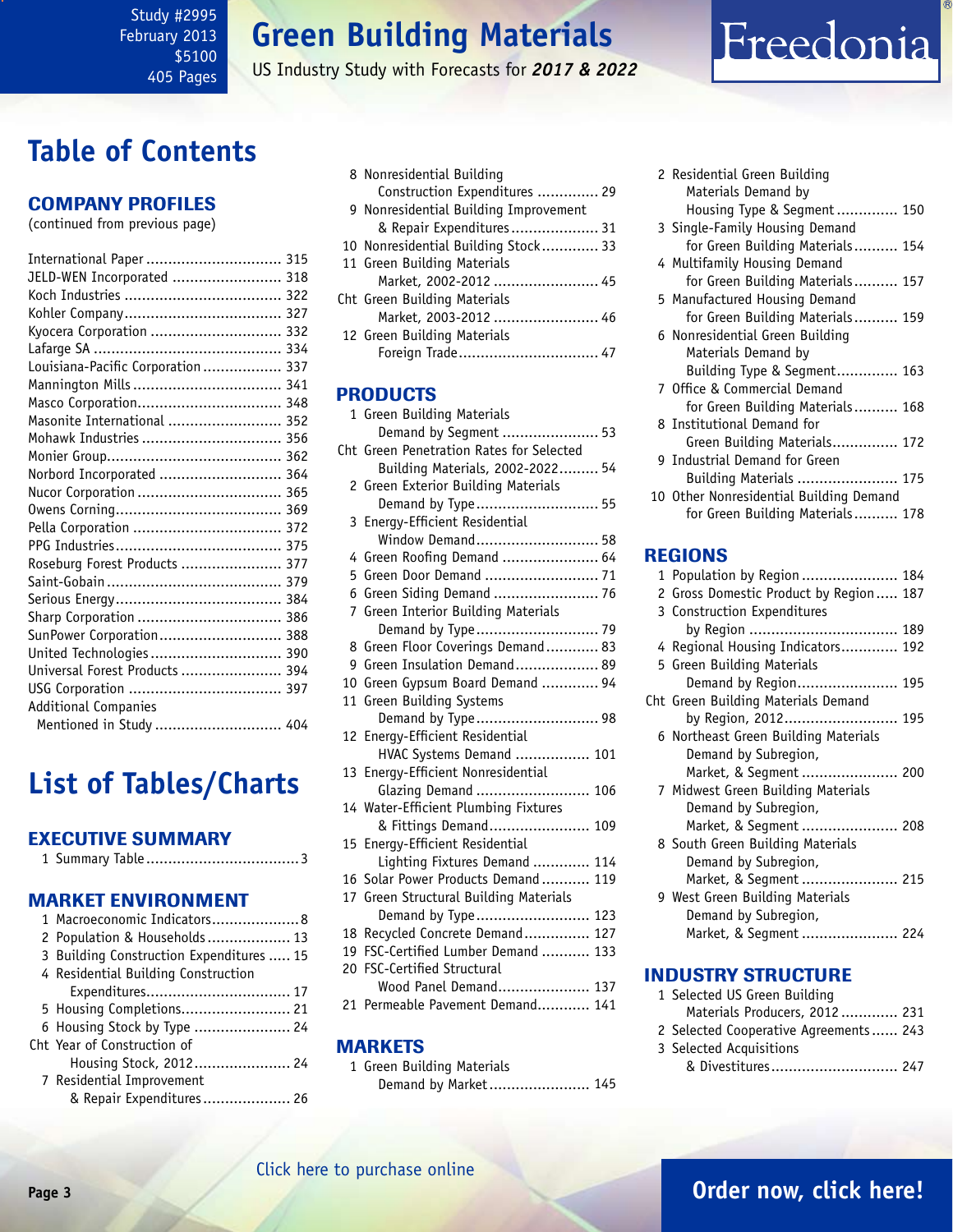<span id="page-3-0"></span>Study #2995 February 2013 \$5100 405 Pages

### **Green Building Materials**

US Industry Study with Forecasts for *2017 & 2022*

## Freedonia

*Gains in green building material demand will be propelled by a rebound in construction activity -- especially new homes -- and continuing consumer interest in environmentally friendly products.* 

### **US demand to rise 11% annually through 2017**

US construction activity declined sharply during much of the 2007-2012 period, but demand for green building materials held its own, boosted by consumer interest in products that could reduce utility bills or promote environmentally friendly construction practices. Homeowners and builders installed ENERGY STAR-certified windows and heating, ventilation, and air conditioning (HVAC) systems to lower energy costs and reduce energy consumption, and WATERSENSE-compliant plumbing products to reduce water use.

Through 2017, a rebound in construction activity will propel growth in green building materials demand 11 percent annually to \$86.6 billion. In addition to the lift supplied by general construction activity, continuing consumer interest in environmentally friendly products will increase the market share of most green building materials relative to non-green alternatives. Growth in residential construction will promote base demand for products such as carpeting, gypsum board, concrete, and metal building products, while products that contribute to the earning of Leadership in Energy and Environmental Design (LEED) certification will see an additional boost.

Over the forecast period, builders and architects will increasingly opt to earn high levels of LEED certification by specifying the use of materials that earn LEED points. Residential HVAC sys**US Green Building Materials**  Exterior 34% **Demand, 2017** (\$86.6 billion) Interior 27% Building Systems 15% **Structural** photo: BelgardBelgard 13% photo: Other Types 11%

tems, concrete made with fly ash, and lumber harvested in a sustainable manner can all contribute to LEED certification, and all are forecast to see above-average gains in demand.

### **Recycled concrete, permeable pavement among best prospects**

Solar power products saw explosive growth between 2002 and 2012, driven by increasing installation of rooftopbased solar power modules connected to electricity distribution systems. Going forward, favorable tax incentives and strong interest in the use of renewable energy sources will promote demand for LEED-eligible solar power products.

Green building products such as recycled concrete, ENERGY STARcompliant HVAC systems, and permeable pavement are forecast to see substantial gains through 2017. Recycled concrete will see rising use, as concrete made with fly ash and other additives features superior performance properties and is less costly than concrete made solely from cement and aggregates. Demand for green building systems will be spurred by strong residential demand for ENERGY STAR-compliant HVAC systems that lower utility bills. Permeable pavement demand will be supported by interest in reducing water runoff and minimizing strains on older sewer and water systems.

Copyright 2013 The Freedonia Group, Inc.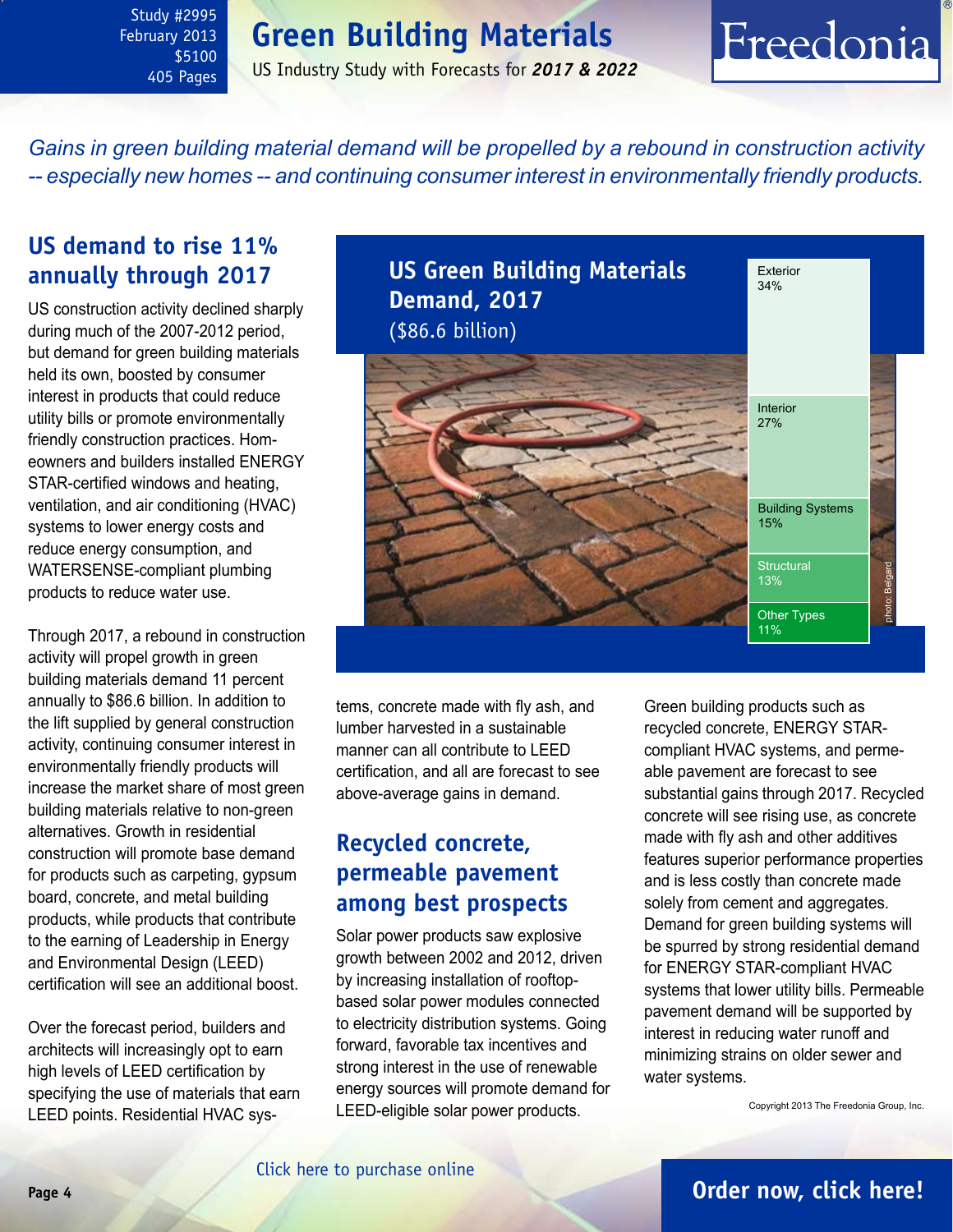### **Green Building Materials**

US Industry Study with Forecasts for *2017 & 2022*

j

### **Sample Text, Table & Chart**

<span id="page-4-0"></span>Study #2995 February 2013

> \$5100 405 Pages

#### **TABLE IV-6**

Freedonia

#### **NONRESIDENTIAL GREEN BUILDING MATERIALS DEMAND BY BUILDING TYPE & SEGMENT (million dollars)**



**Market Demand --** Demand for building insulation products totaled 169 billion square feet of R-1 value in 2012, a sharp the level seen in 2007. Insulation demand was negatively af steep fall in new housing activity during the  $2007-2009$  reces  $N_{\text{industrial}}$ a further drop in demand seen during the contraction of the n dential segment in 2009 and 2010. However, residential imp and repair demand for insulation remained strong between 20 2012, preventing more rapid declines in demand. Rising util and tax credits that promoted energy efficiency measures spu homeowners to install more insulation in their homes to redu consumption.

Green insulation accounted for 74 percent of insulation demand in 2012, or 125 billion square feet of  $R-1$  value. This of green insulation demand stems from the predominance of insulation used in building construction applications. Fiberg tion is a low cost material that provides good insulative value

easily installed. Indeed, the installation of fiberglass insulation, such as in an attic, was one of the leading home improvement and repair projects between 2007 and 2012, as spiking energy prices spurred homeowners to add insulation to reduce utility bills.

Demand for insulation is expected to a method of the percent annually through 2017 to a method of the percent annually through  $\frac{1}{2}$  percent annually through 2017 to \$4.2 billion. Th

through 2017 to  $\frac{1}{2}$  iven by rebound-<br>ing building con ing building construction expenditures. Green insulation on demand is **forecast to rise a SAMPLE TEXT** ation whole, reaching 183.0 billion square feet of R-1 value in 2017, value in 2017, value in 2017, value in 2017, value in 2017, value in 2017, value in 2017, value in 2017, value in 2017, value in 2017, value in 2017, value in  $fiberglass and ce$ 

residences. Moreover, interest in improving the energy performance of structures will cause architects and designers to specify the use  $\frac{1}{20}$ insulation in structures as a whole. Building and construction





### **Page 5 [Order now, click here!](#page-6-0)**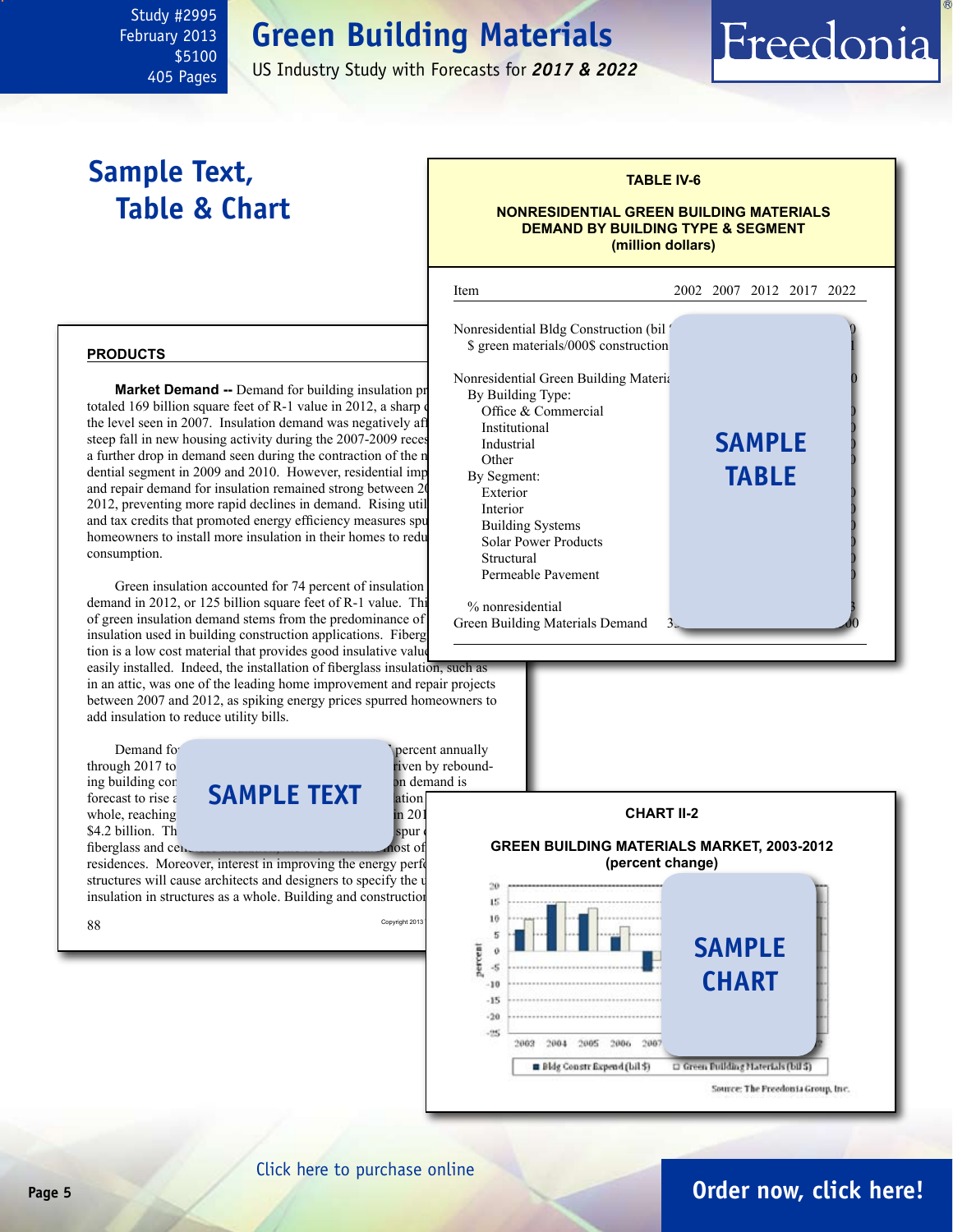### **Green Building Materials**

US Industry Study with Forecasts for *2017 & 2022*

### **Sample Profile, Table & Forecast**

<span id="page-5-0"></span>Study #2995 February 2013

> \$5100 405 Pages

#### Annual Sales: **Annual Sales: a**<br>Employment: **SAMPLE a TABLE V-6 NORTHEAST GREEN BUILDING MATERIALS DEMAND BY SUBREGION, MARKET & SEGMENT (million dollars)** j Item 2002 2007 2012 2017 2022 Northeast Construction Expenditures (bil \$ green materials/000\$ construction Northeast Green Building Materials By Subregion: New England Middle Atlantic By Market: Residential Nonresidential By Segment: Exterior 2330 3110 3460 5010 6300 Interior 2250 2680 2550 4120 5270 Building Systems Solar Power Products Structural Permeable Pavement % Northeast Green Building Materials Demand **sample table**

#### **COMPANY PROFILES**

**Building Materials Corporation of America** 1361 Alps Road Wayne, NJ 07470 973-628-3000 http://www.ga

Employment:

Key Products: systems, cool reflective roofing members and reflective roofing members as  $q$ insulation

Building Materials Corporation of America, which operates as GAF Materials Corporation (GAFMC), is engaged in the manufacture and sale of building materials, primarily roofing, for the residential and nonresidential markets. The Company is owned by BMCA Holdings Corporation (US), itself a wholly owned subsidiary of privately held G-I Holdings Incorporated (US).

**profile**

GAFMC is involved in the US green building materials industry through the manufacture of roofing systems, membranes, asphalt shingles, and insulation. Roofing systems encompass built-up roofing (BUR), modified bitumen, and vegetative varieties. Among GAFMC's BUR offerings are GAFGLAS ENERGYCAP, a cap sheet that is made in 33 foot lengths and has a solar reflectance index (SRI) of 100. Representative modified bitumen roofing systems include RUBEROID ENERGYCAP cap sheets, which are available in atactic polypropylene types with SRIs of 104 and styrene-butadiene-styrene models with SRIs of up to 99. For example, RUBEROID ENERGYCAP SBS 30 FR cap sheets are nonwoven glass mats coated with fire retardant styrenebutadiene-styrene polymer-modified asphalt. GAFMC's vegetative

288 Copyright 2013 The Freedonia Group, Inc.

"Northeast demand for green building products is forecast to advance 10 percent per year to \$14.8 billion in 2017. Growth will be spurred by the region's rebounding building construction expenditures. Further gains will be supported by strong consumer interest in erecting LEED-certified structures, such as those made with LEED-eligible materials. The Northeast experiences harsh winters that make the use of such products as insulation and ENERGY STAR windows an important consideration. However, ..." --Section V, pg. 196

Freedonia

### **Page 6 [Order now, click here!](#page-6-0)**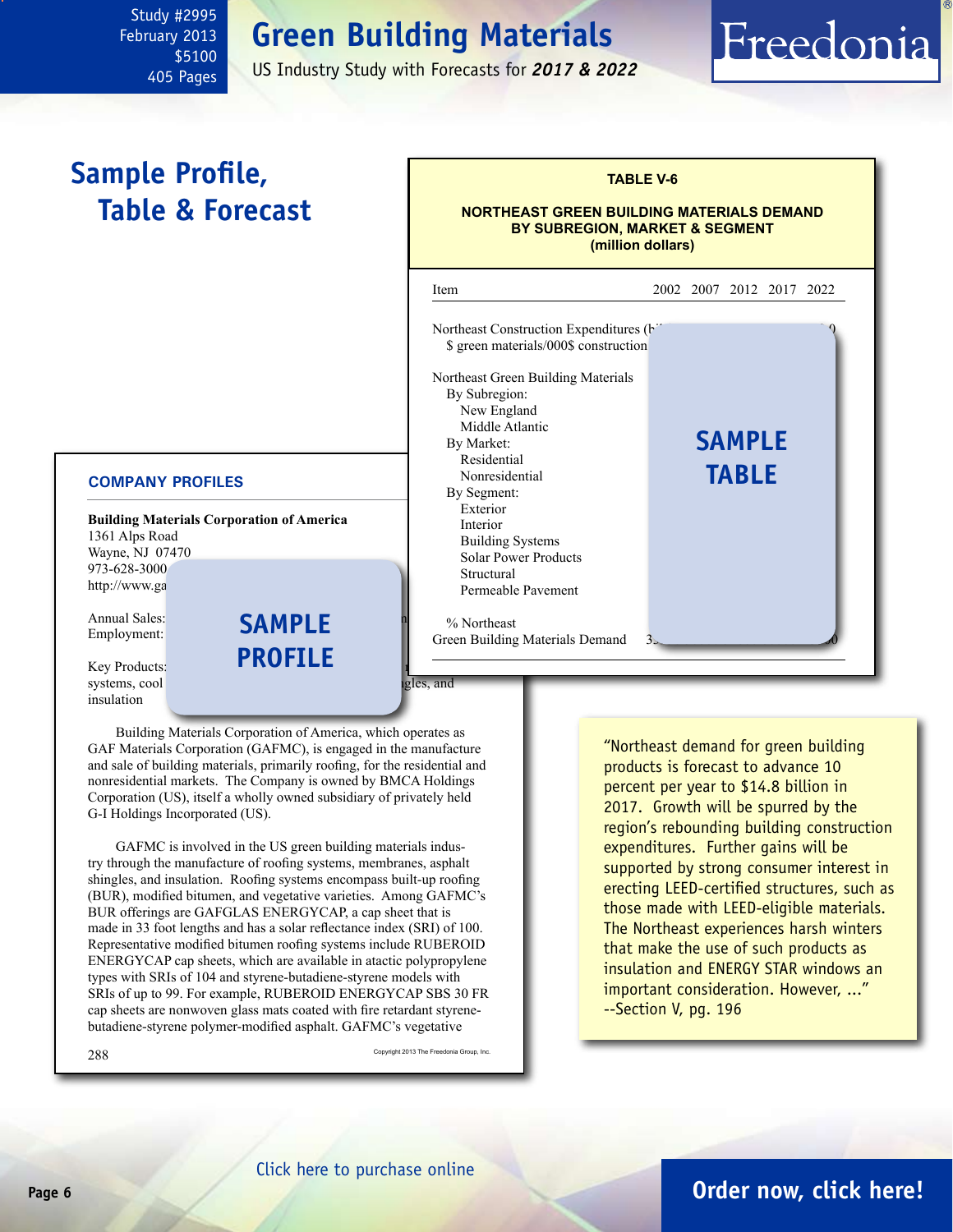### <span id="page-6-0"></span>**ORDER INFORMATION**

**Five Convenient Ways to Order**

INDUSTRY MARKET RESEARCH FOR BUSINESS LEADERS, STRATEGISTS, DECISION MAKERS

## Freedonia

**ONLINE: [www.freedoniagroup.com](http://www.freedoniagroup.com/DocumentDetails.aspx?Referrerid=FM-Bro&StudyID=2995)**

**MAIL: Print out and complete the order form and send to The Freedonia Group (see address at the bottom of this form)**

**PHONE: Call toll free, 800.927.5900 (US) or +1 440.684.9600**

**FAX: +1 440.646.0484 (US)**

**EMAIL: [info@freedoniagroup.com](mailto:info@freedoniagroup.com)**

#### **Free Handling & Shipping**

**There is NO charge for handling or UPS shipping in the US. Expect delivery in 3 to 5 business days. Outside the US, Freedonia provides free airmail service. Express delivery is available at cost.**

#### **Orders Outside of the US**

**Checks must be made payable in US funds, drawn against a US bank and mailed directly to The Freedonia Group. For wire transfers please contact our customer service department at info@ freedoniagroup.com. Credit cards accepted.**

#### **Credit Card Orders**

**For convenience, Freedonia accepts American Express, MasterCard or Visa. Credit card purchases must include account number, expiration date and authorized signature.**

#### **Save 15%**

**If you order three (3) different titles at the same time, you can receive a 15% discount. If your order is accompanied by a check or wire transfer, you may take a 5% cash discount (discounts do not apply to Corporate Use Licenses).**

#### **Corporate Use License**

**Now every decision maker in your organization can act on the key intelligence found in all Freedonia studies. For an additional \$2600, companies receive unlimited use of an electronic version (PDF) of the study. Place it on your intranet, e-mail it to coworkers around the world, or print it as many times as you like,** 

[Click here to learn more about](http://www.freedoniagroup.com/pdf/FreedoniaCULBro.pdf)  [the Corporate Use License](http://www.freedoniagroup.com/pdf/FreedoniaCULBro.pdf)

| <b>ORDER FORM</b><br><b>F-WEB. 2995</b>                                                                                                               | Name experience and the contract of the contract of the contract of the contract of the contract of the contract of the contract of the contract of the contract of the contract of the contract of the contract of the contra       |
|-------------------------------------------------------------------------------------------------------------------------------------------------------|--------------------------------------------------------------------------------------------------------------------------------------------------------------------------------------------------------------------------------------|
|                                                                                                                                                       |                                                                                                                                                                                                                                      |
| $+$ \$2600<br>Corporate Use License (add to study price) *                                                                                            |                                                                                                                                                                                                                                      |
| Additional Print Copies @ \$600 each *<br>Total (including selected option) \$                                                                        |                                                                                                                                                                                                                                      |
| □ Enclosed is my check (5% discount) drawn on a US bank and payable to<br>The Freedonia Group, Inc., in US funds (Ohio residents add 7.75% sales tax) | Street  Mo PO Box please)                                                                                                                                                                                                            |
| □ Bill my company □ American Express □ MasterCard □ Visa                                                                                              | City/State/Zip                                                                                                                                                                                                                       |
| <b>MM</b><br>YY                                                                                                                                       | <b>Country Country Country Country</b>                                                                                                                                                                                               |
| Credit Card #<br><b>Expiration Date</b>                                                                                                               |                                                                                                                                                                                                                                      |
|                                                                                                                                                       | Email <b>Executive Contract Contract Contract Contract Contract Contract Contract Contract Contract Contract Contract Contract Contract Contract Contract Contract Contract Contract Contract Contract Contract Contract Contrac</b> |

**\* Please check appropriate option and sign below to order an electronic version of the study.**

#### **Corporate Use License Agreement**

**The above captioned study may be stored on the company's intranet or shared directory, available to company employees. Copies of the study may be made, but the undersigned represents that distribution of the study will be limited to employees of the company.**

#### **Individual Use License Agreement**

**The undersigned hereby represents that the above captioned study will be used by only \_\_\_ individual(s) who are employees of the company and that the study will not be loaded on a network for multiple users. In the event that usage of the study changes, the Company will promptly notify Freedonia of such change and will pay to Freedonia the appropriate fee based on Freedonia's standard fee schedule then in effect. Note: Entire company corporate use license, add \$2600; one additional user, add \$600; two additional users, add \$1200; three additional users, add \$1800.**

**Signature Signature**

**The Freedonia Group, Inc. 767 Beta Drive • Cleveland, OH • 44143-2326 • USA • [Web site: www.freedoniagroup.com](http://www.freedoniagroup.com/Home.aspx?ReferrerId=FM-Bro) Tel US: 800.927.5900 or +1 440.684.9600 • Fax: +1 440.646.0484 • [e-mail: info@freedoniagroup.com](mailto:info@freedoniagroup.com)**